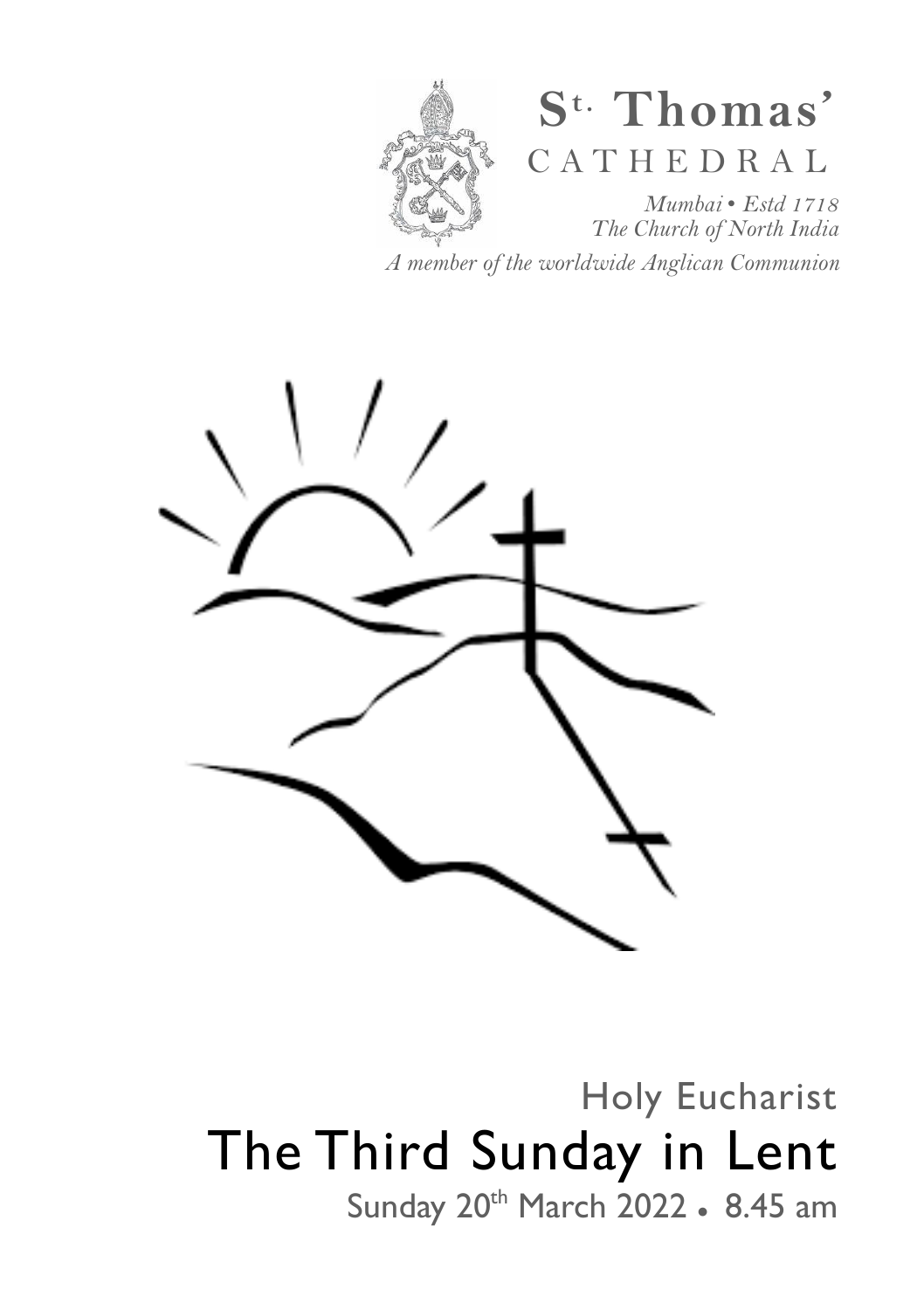# **Welcome to St Thomas' Cathedral for this service**

**Separating light from darkness in our souls Reflections on Ephesians 5** 

We are continuing our Lenten journey to Jerusalem, following Jesus to his Passion and death upon the Cross. We participate in that journey to Jerusalem, in His passion, in our way, by daily putting to death sin and rising up in righteousness. It is a journey of dying that leads to new life.

And as we make that journey there is a kind of intensification of the battle between light and darkness, between good and evil. And today, the readings focus on that battle as that is found in our own souls.

We are to take care not to follow every inclination of our fallen nature. As one preacher has said, "The virtue of the soul is not a matter of free self-expression: it is a matter of humility and obedience. We need the grace of humility to see that our likes and dislikes are not the standard of good and evil. Nor is human calculation any final standard. It is the 'finger of God,' it is the Word of God that casts out the devils and liberates the soul. Therefore, Christian life must be life lived in attentive obedience to that word."

Jesus concludes today's Gospel saying, *Blessed are those who hear the word of God and keep it.* We hear the Word of God and we seek to be obedient to it. This is our sanctification, and without that sanctification, we will not have our eyes cleared away to see God.

This morning we now have the opportunity to confess the vices we battle with, and our failings, and to be forgiven by God. But Holy Communion is not only about the assurance of forgiveness, it also about an infilling of our souls with Christ, with virtuous desires, with Love. It is only by that infilling that we can…

> *Walk in love, as Christ loved us and gave himself up for us,*  [and be] *a fragrant offering and sacrifice to God.*

Amen.

*Follow the readings and the Order of Service for the Lord's Supper in The Book of Common Prayer (refer page numbers)*.

*Hymns can be found in the English Hymnal*.

For your safety please respect others and give one another space.

▼ Please use face covering at all times during the service.

▼ Please use hand sanitiser on the way in and out.

▼ Please take this order of service with you

to reflect on the prayers and readings and as a reminder of your visit.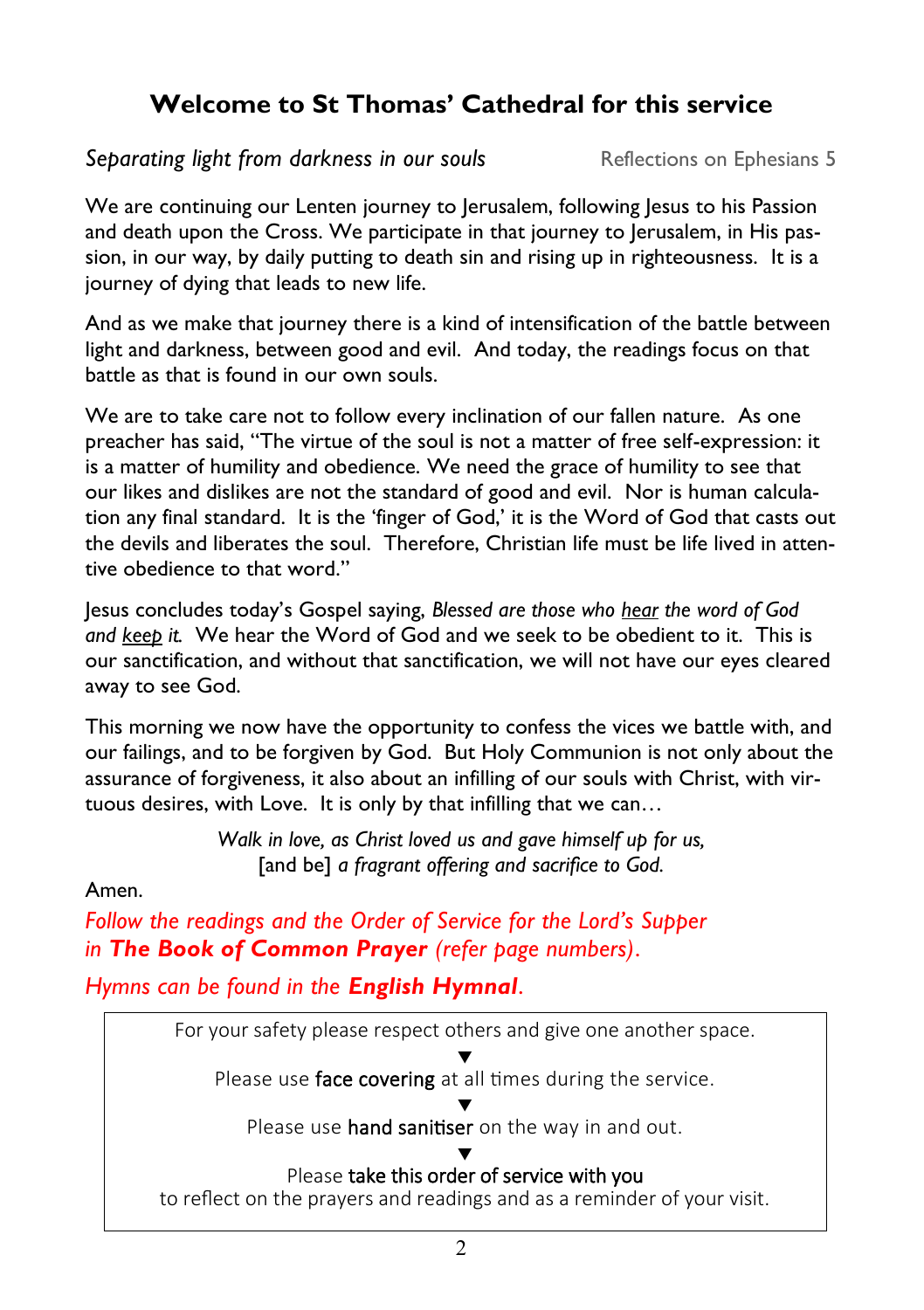# Order of Service

The congregation is asked to join in all text printed in **bold**.

# The Gathering

Improvisation on, *Lattimer* (This little light of mine) Charles Callahan (b. 1951) Liebster Jesu, wir sind hier **J. S. Bach, BWV 731 (1685 - 1750)** (Blessed Jesus, at your word)

Welcome

*All keep silence and prepare for worship.* 

*All STAND and sing.* 

The Trisagion

 **Holy God, holy and strong, holy and immortal, have mercy upon us.** 

Opening Prayer

*All* **Gracious God, who created us in God's own image, grant us the power and the courage to come out of the darkness and into the light of Jesus Christ, that we may serve you by serving others. We love you with all our heart, soul, mind, and strength. Amen.** 

*All join in singing the hymn at the procession.* 

#### Voluntary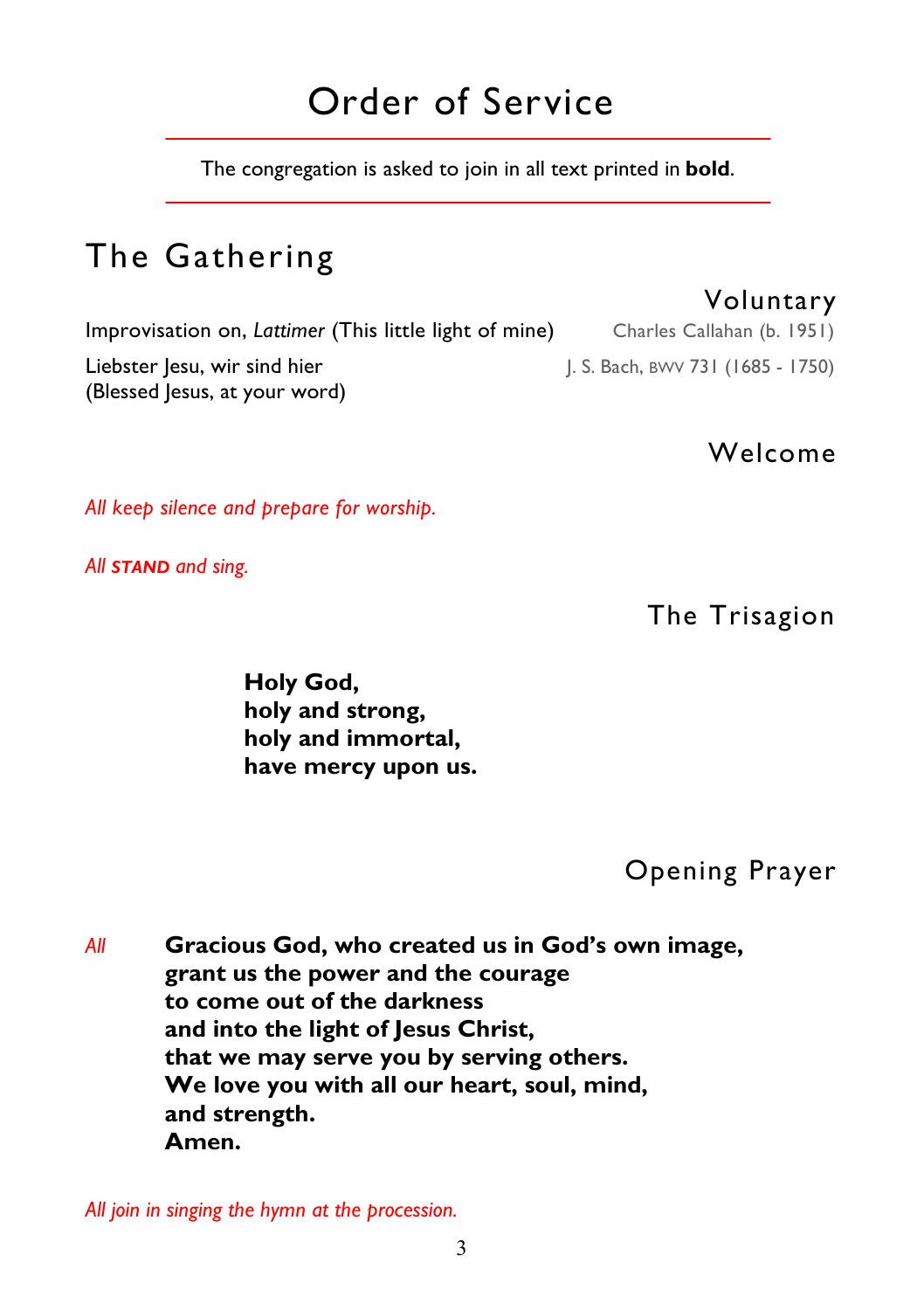#### Hymn at the Procession

**I am Thine, O Lord, I have heard Thy voice, And it told Thy love to me; But I long to rise in the arms of faith, And be closer drawn to Thee.** 

> *Draw me nearer, nearer, blessèd Lord, To the cross where Thou hast died; Draw me nearer, nearer, nearer blessèd Lord, To Thy precious, bleeding side.*

<sup>2</sup>**Consecrate me now to Thy service, Lord, By the power of grace divine; Let my soul look up with a steadfast hope, And my will be lost in Thine.** 

3  **Oh, the pure delight of a single hour That before Thy throne I spend, When I kneel in prayer, and with Thee, my God, I commune as friend with friend!** 

<sup>4</sup>**There are depths of love that I cannot know Till I cross the narrow sea; There are heights of joy that I may not reach Till I rest in peace with Thee.** 

 *Words:* Frances Crosby (1820 - 1915) *Tune: I AM THINE*

William Doane (1832 - 1915)

*Please be SEATED.* 

## Prayers of Penitence & Absolution

*The presbyter invites the people to confess their sins.* 

The sacrifice of God is a broken spirit; a broken and contrite heart God will not despise. Let us come to the Lord, who is full of compassion, and acknowledge our transgressions in penitence and faith.

*Silence is kept.*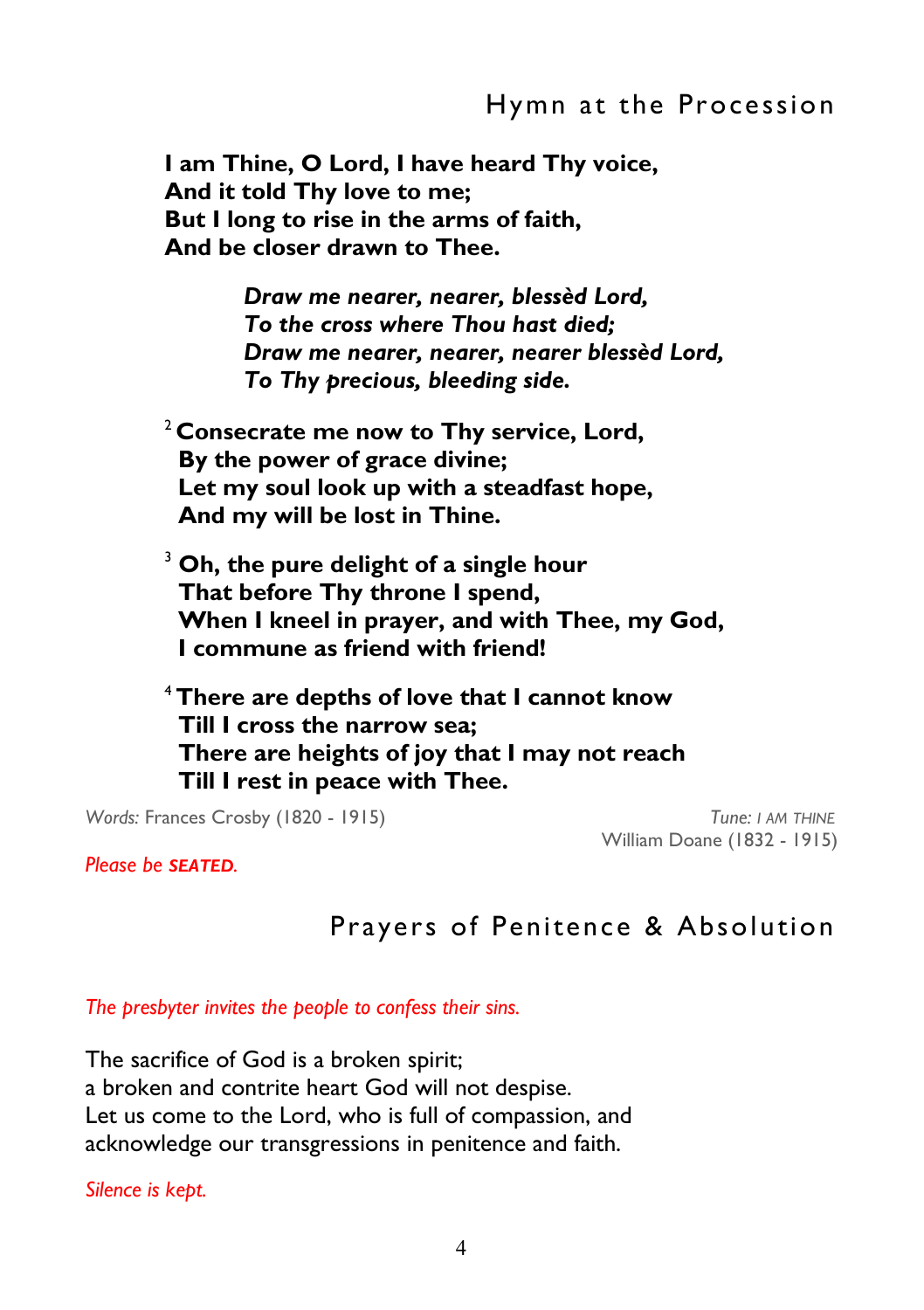**Almighty God, our heavenly Father, we have sinned against you and against our neighbour in thought and word and deed, through negligence, through weakness, through our own deliberate fault. We are truly sorry and repent of all our sins. For the sake of your Son Jesus Christ, who died for us, forgive us all that is past and grant that we may serve you in newness of life to the glory of your name. Amen.** 

*All sing.* 

| Kyrie eleison.   | Lord, have mercy upon us    |
|------------------|-----------------------------|
| Christe eleison. | Christ, have mercy upon us. |
| Kyrie eleison.   | Lord, have mercy upon us    |

From the liturgy of the Russian Orthodox Church

**Presbyter Almighty God,**  who forgives all who truly repent, have mercy upon you, pardon and deliver you from all your sins, confirm and strengthen you in all goodness, and keep you in life eternal; through Jesus Christ our Lord. *All* **Amen.** 

# The Liturgy of the Word

The Collects for the Day | *Page 451 & Page 445* 

*Read by the Presbyter* 

## Old Testament Reading | *Page 452*

A reading from the Book of Numbers 22. 21 - 31

*At the conclusion of the reading:*  This is the word of the Lord. *All* **Thanks be to God***.*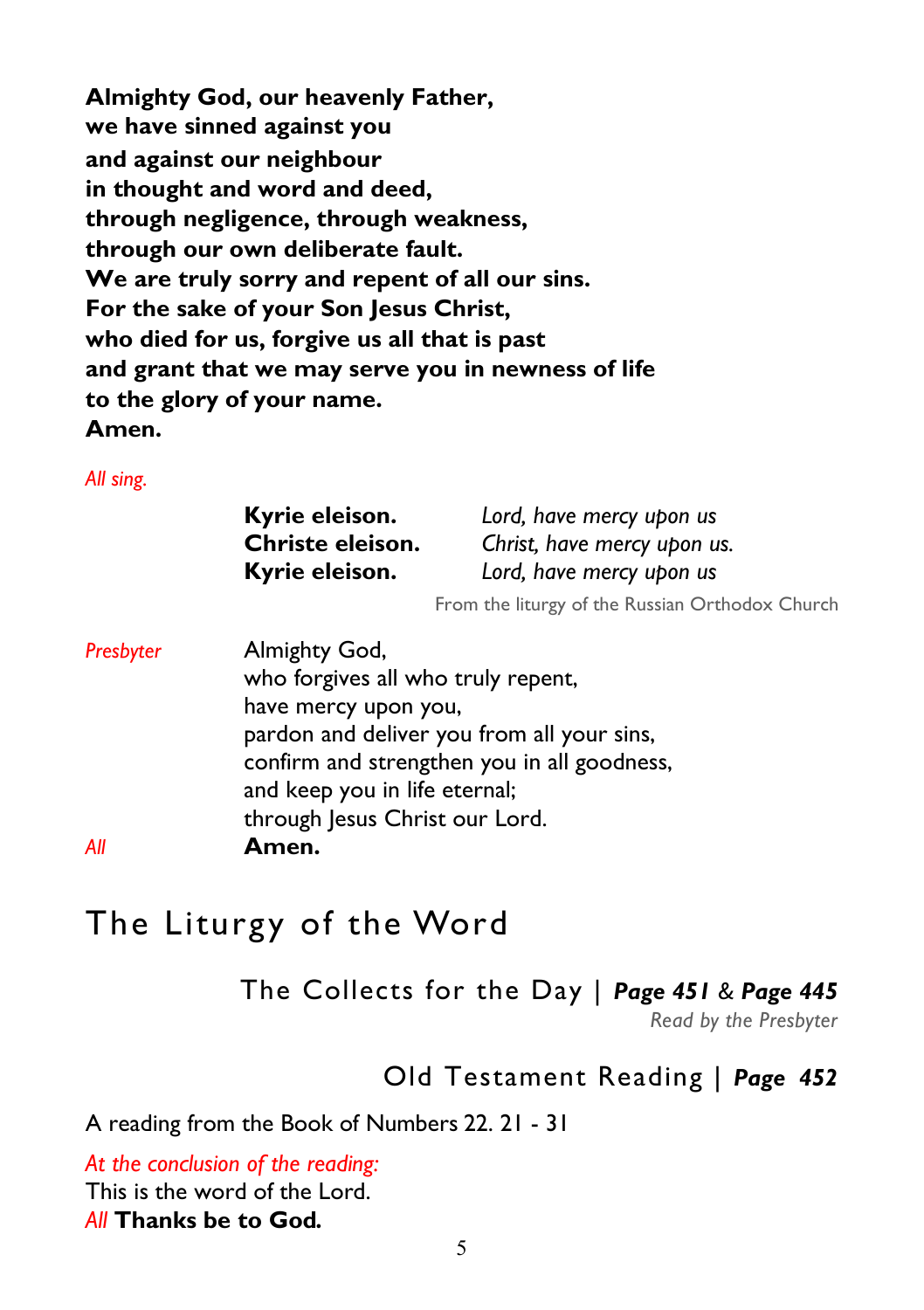*Sung by the cantors to a chant by Henley* 

Psalm 35 verses 1 - 4, 9 & 10 ● *Judica, Domine* 

 Plead thou my cause, O Lord, with them that strive with me : and fight thou against them that fight against me.

- $2$  Lay hand upon the shield and buckler : and stand up to help me.
- $3$  Bring forth the spear, and stop the way against them that persecute me : say unto my soul, I am thy salvation.
- $^4$  Let them be confounded and put to shame, that seek after my soul : let them be turned back and brought to confusion, that imagine mischief for me.
- $^9$  And, my soul, be joyful in the Lord : it shall rejoice in his salvation.
- $10$  All my bones shall say, Lord, who is like unto thee, who deliverest the poor from him that is too strong for him : yea, the poor, and him that is in misery, from him that spoileth him?

| All <b>STAND.</b> | Glory be to the Father, and to the Son,                |
|-------------------|--------------------------------------------------------|
|                   | and to the Holy Ghost;                                 |
|                   | as it was in the beginning, is now, and ever shall be: |
|                   | world without end. Amen.                               |

*Please be SEATED.* 

The Epistle | *Page 453* 

A reading from the letter of Paul to the Ephesians 5. 1 - 14

*At the conclusion of the reading:*  This is the word of the Lord.

*All* **Thanks be to God***.* 

*All STAND and join in singing the gradual hymn.* 

Gradual Hymn | *# 385* 

**Father, hear the prayer we offer** *Tune: SUSSEX Tune: SUSSEX* 

The Gospel of Christ | *Page 453* 

*All* **Praise to you Lord Jesus Christ King of endless glory.**  One does not live on bread alone, but on every word that comes forth from the mouth of God.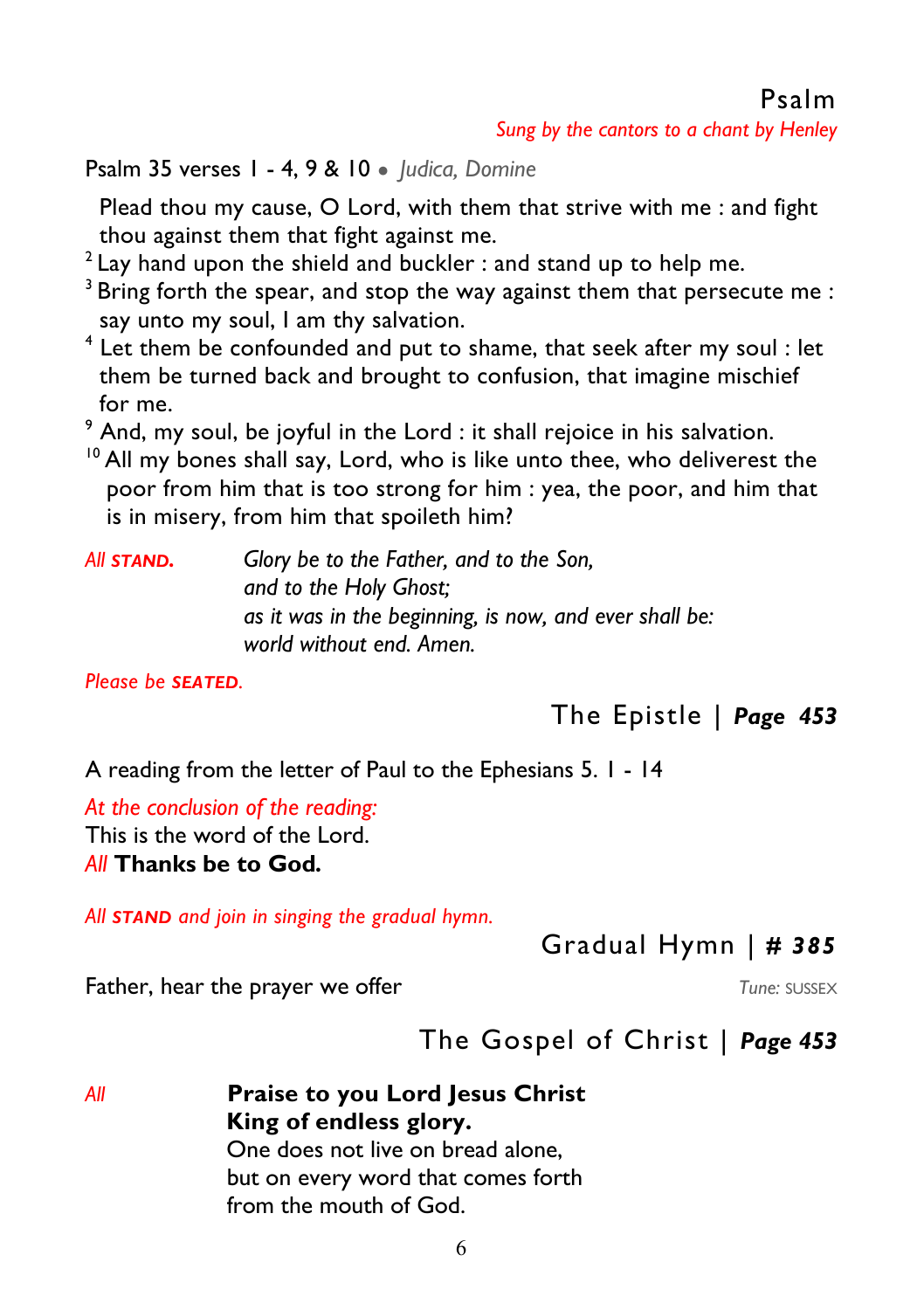|     | The Gospeller The Lord be with you                    |
|-----|-------------------------------------------------------|
| All | and also with you.                                    |
|     | Hear the Gospel of our Lord Jesus Christ according to |
|     | St. Luke 11. 14 - 28                                  |
|     | Glory be to Thee, O Lord.                             |

*At the end of the Gospel:* 

| <b>The Gospeller</b> | This is the Gospel of Jesus Christ.                                                                                                                          |
|----------------------|--------------------------------------------------------------------------------------------------------------------------------------------------------------|
| All                  | Praise be to Thee, O Christ.                                                                                                                                 |
| All sing             | There is power, power, wonder working power<br>In the blood of the Lamb;<br>There is power, power wonder working power<br>In the precious blood of the Lamb. |

Lewis Jones (1865 - 1936)

*Remain STANDING for the Creed, all reciting together.*

## The Nicene Creed | *Page 354*

*Please be SEATED.* 

#### Sermon

The Revd Avinash Rangayya

# The Liturgy of the Sacrament

*All STAND.* 

### The Peace

*The Celebrant offers a greeting of peace.*

Christ has reconciled us to God in one body by the Cross. We meet in his name and share his peace. The peace of the Lord be always with you **and also with you.** 

Let us offer one another a sign of peace. *While remaining in your place, share the sign of peace with a namaste with your neighbour.*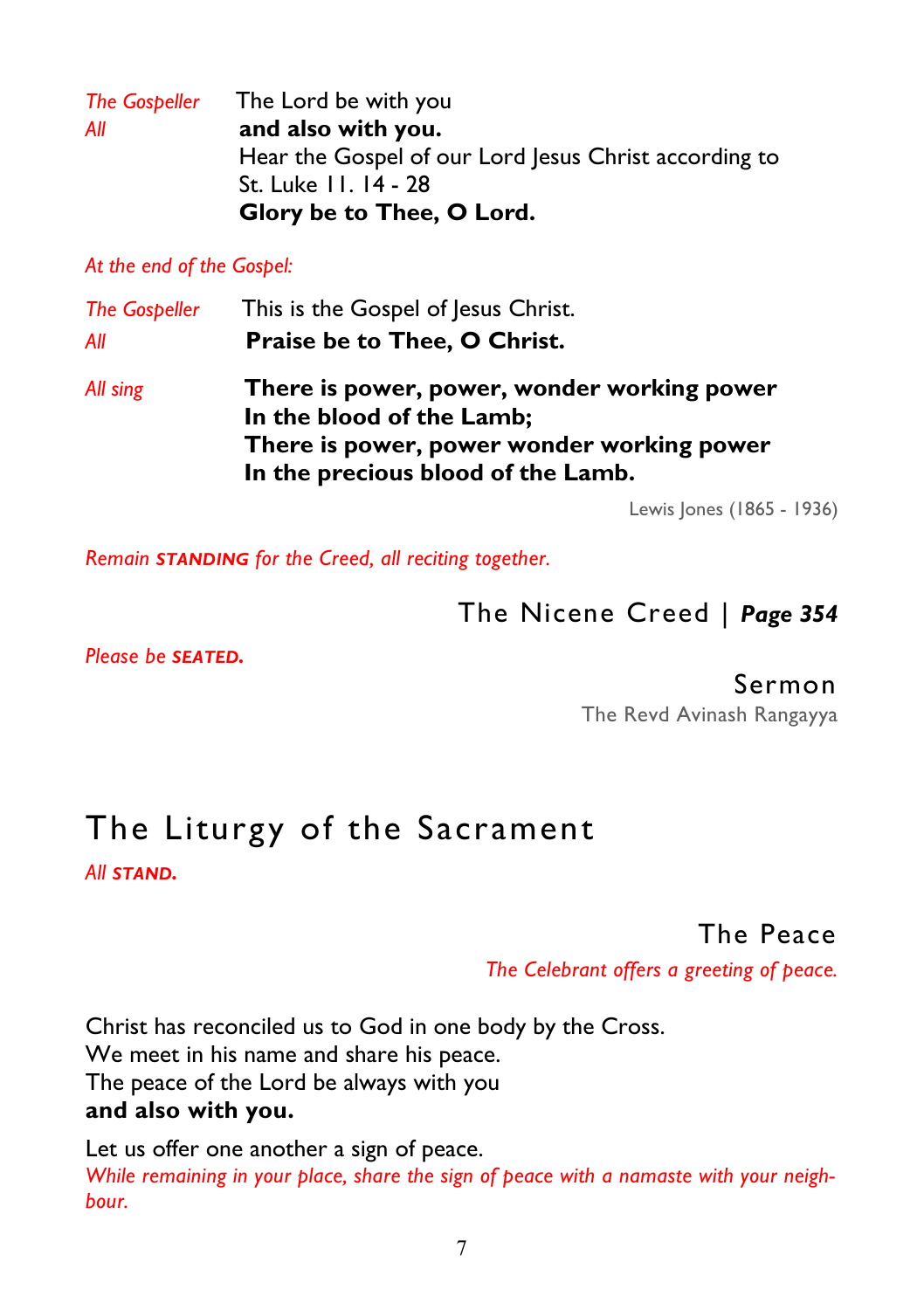*At this time an offering will be received for the ministries of the Cathedral. Thank you for your generosity. All join in singing the hymn.* 

Preparation of the Table

### Hymn at the Offertory | *# 484*

Take up thy cross, the Saviour said **Take up the Saviour said** *Tune: BRESLAU* 

# *All say* Offertory Prayer | *page 357*

*Please be SEATED.* 

Lent Prose

| Hear us, O Lord, have mercy upon us:                                                                                                       |
|--------------------------------------------------------------------------------------------------------------------------------------------|
| For we have sinned against Thee.                                                                                                           |
| God we implore thee, in Thy glory seated: Bow down and<br>hearken to Thy weeping children: Pity and pardon all our<br>grievous trespasses. |
|                                                                                                                                            |

arr. John Scott (1956 - 2015)

# The Prayers of the People

#### *Kneel as able or remain seated.*

| <b>Intercessor</b> | We pray to the Lord for courage to give up other things<br>and to give ourselves to him this Lent. |
|--------------------|----------------------------------------------------------------------------------------------------|
|                    | Give your Church the courage                                                                       |
|                    | to give up her preoccupation with herself                                                          |
|                    | and to give more time to your mission in the world.                                                |
|                    | Lord, meet us in the silence,                                                                      |
| All                | give us strength and hear our prayer.                                                              |
|                    | We pray for the ministry of Prem Chand our Moderator,                                              |
|                    | Dharmaraj the Moderator of the Church of South India,                                              |
|                    | Theodosius Mar Thoma the Metropolitan of the Mar Thoma                                             |
|                    | Church, Prakash our Bishop, Avinash our Presbyter and                                              |
|                    | Deacon Paul. Lord, meet us in the silence,                                                         |
|                    | give us strength and hear our prayer.                                                              |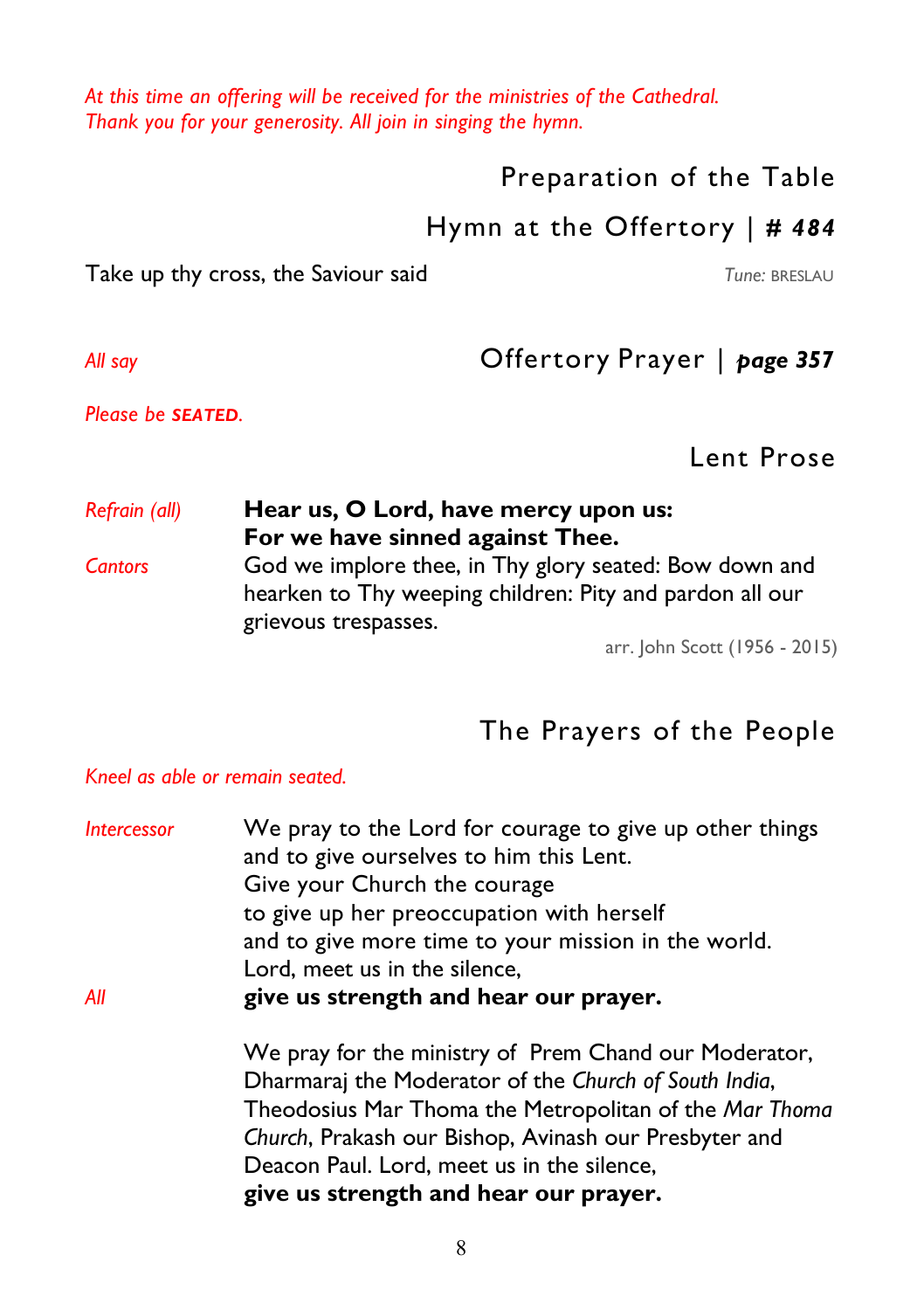Give your world the courage

to give up war, bitterness and hatred,

 and to seek peace. We pray for an end to the conflict between Ukraine and Russia.

May the shoulders of the risen Jesus,

once scourged by soldiers,

 bear the burden of political and military conflict in our world. Lord, meet us in the silence,

#### **give us strength and hear our prayer.**

 Give us the courage to give up quarrels, strife and jealousy in our families, neighbourhoods and communities. May the presence of the risen Jesus,

his body once broken and now made whole,

 bring peace and direction as we live with one another. Lord, meet us in the silence,

#### **give us strength and hear our prayer.**

Give us the courage

to give up our selfishness as we live for others,

and to give time, care and comfort to the sick.

We pray for God's healing hand on those in our

congregation who are unwell and those recuperating.

May the wounded hands of lesus bring his healing touch,

and the light of his presence fill their rooms.

Lord, meet us in the silence,

#### **give us strength and hear our prayer.**

Give us the courage to give up our fear of death And to rejoice with those who have died in faith. May the feet of the risen Lord Jesus, once nailed to the cross, walk alongside the dying and bereaved in their agony, and walk with us and all your Church through death to the gate of glory.

Lord, meet us in the silence,

 **give us strength and hear our prayer, here and in eternity. Amen.**

The Consecration | *Page 363* 

The Communion | *Page 368* 

*Communicants are requested to leave space on either side of them when they receive Communion.*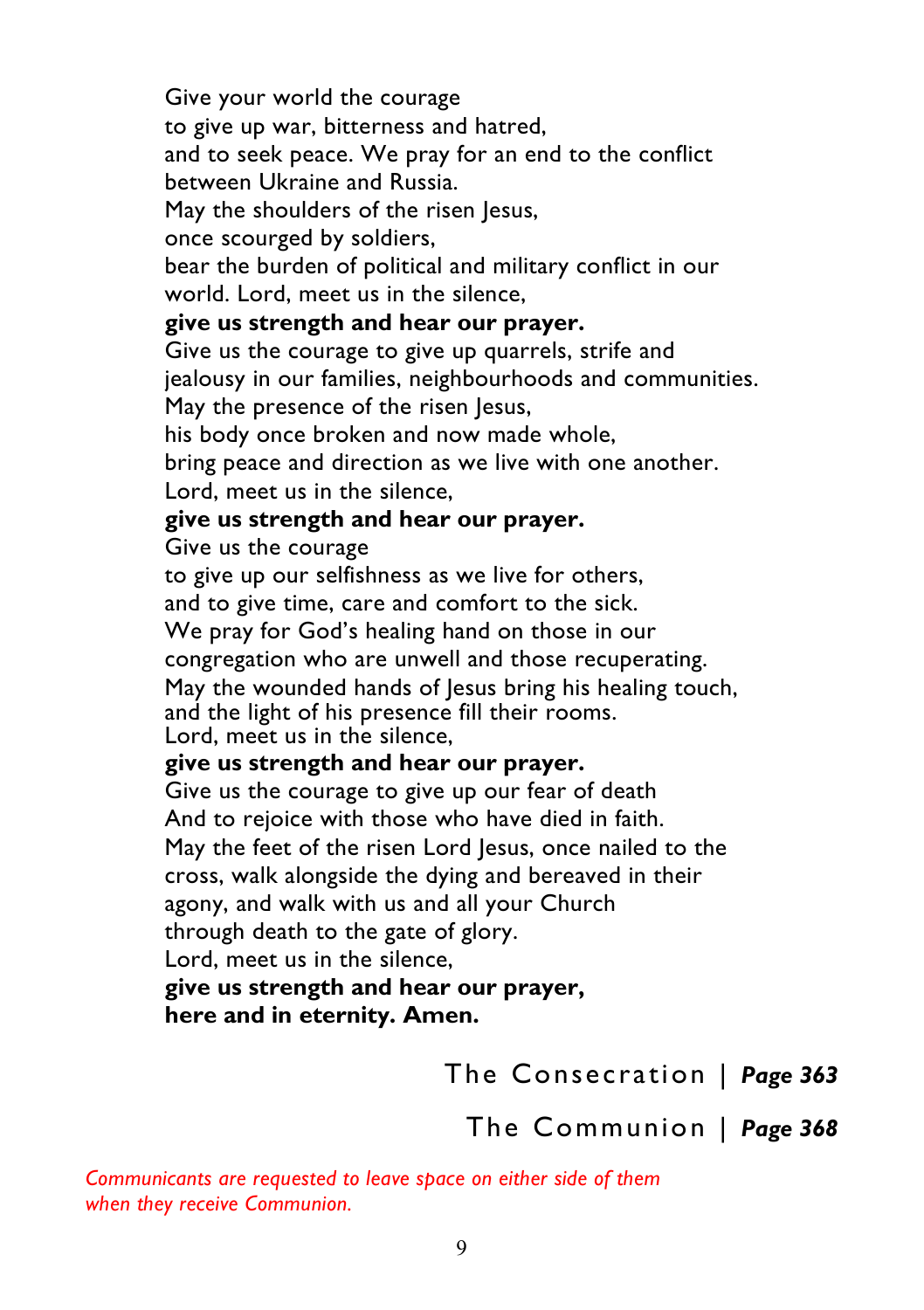*During the adminstration of Communion, the cantors sing.* 

Motet

 Jesu, Word of God Incarnate, of the Virgin Mary born, on the Cross Thy sacred Body for us men with nails was torn.

 Cleanse us, by the blood and water streaming from Thy pierced side; feed us with Thy Body broken, now and in death's agony!

O Jesu, hear us, Son of Mary.

Edward Elgar, Op. 2 No. 1 (1857 - 1934)

All **STAND** and say. **Prayer after Communion** 

- *Presbyter* Merciful Lord, grant your people grace to withstand the temptations of the world, the flesh and the devil, and with pure hearts and minds to follow you, the only God; through Jesus Christ our Lord.
- *All* **Amen.**  **We thank you Lord, that you have fed us in this sacrament, united us with Christ, and given us a foretaste of the heavenly banquet prepared for all peoples. Amen.**

The Blessing *The Presbyter* 

Be imitators of God as dearly loved children and live a life of love, just as Christ loved us and gave himself up for us as a fragrant offering and sacrifice to God. And the blessing of God almighty, † the Father, the Son and the Holy Spirit, be among you and remain with you always.

#### **Amen.**

*All join in singing the hymn at the closing.* 

Hymn at the Closing | *# 397* 

Guide me, O thou great Redeemer *Tune: CWM RHONDDA*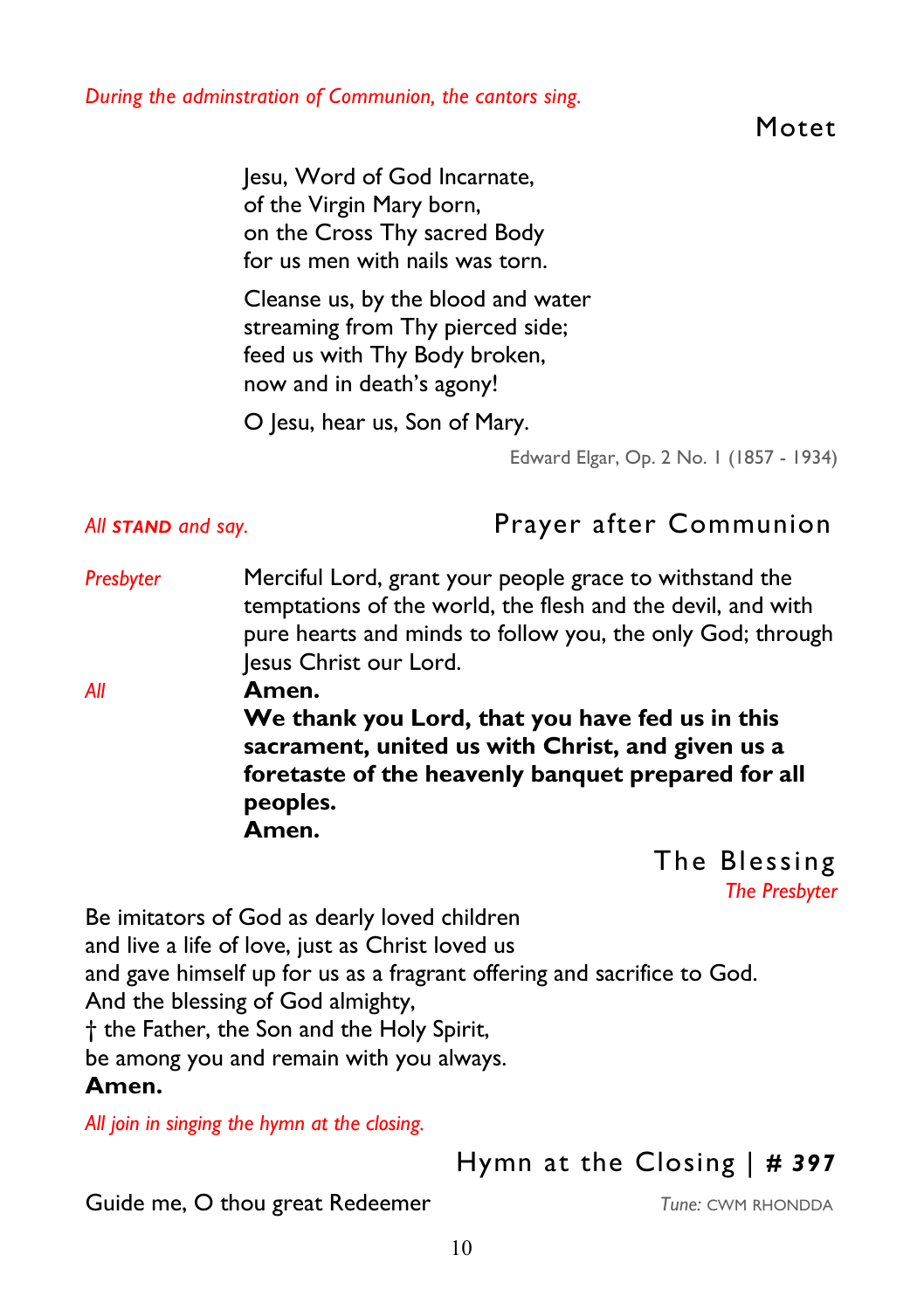## Dismissal *From the West Door the Presbyter says*

Go in peace to love and serve the Lord. *All* **In the name of Christ. Amen.** 

Postlude

*Allegro con fuoco* Gustav Merkel, *Op. 134 No. 6* (1827 - 1885)

#### **Birthdays this Week**

*May God bless you abundantly.* 

Annie Thomas (22), Jeffry Frazer (24), Malathy Samuel (25), Omana Mathew (25), Yohan Gupte (25)

# Prayer Requests & Announcements

*Your prayers are requested for* 

- † all who are unwell in our congregation, and all senior citizens.
- † the Sunday school children and teachers. We give thanks to God that Sunday school has resumed.
- † the many who have been displaced from their homes in Ukraine; for lasting peace; for relief agencies and for the many who have taken in refugees into their homes.
- † in the Diocese, Jubilee Marathi Church and the Revd Nitin Dethe.
- † the *Church of North India's* Diocese of North East India and the Rt Revd. Michael Herenz.
- † the *Church of South India's* Diocese of Vellore and the Rt Revd Sharma Nithiyanandam.
- † in the *Anglican Communion*, the Church in Mexico and the Rt Revd Enrique Cruz.
- Next Sunday (27<sup>th</sup> March) is **Mothering Sunday**. Mrs. Leigh Fisher will preach. Leigh is a qualified teacher, teacher trainer and education manager with a track record of social and community achievement. She is actively involved in her home parish of St Jude's, Melbourne. Leigh has been a Sunday school teacher, led worship teams and training programmes for mission and leadership for women in various churches in the UK. Her husband, Geoffrey Fisher (the grandson of a former Archbishop of Canterbury!) is the Head of B.D. Somani International School. They worship at the Afghan Church in Colaba.

*Mid week Eucharist during Lent*  Wednesday 7.30 am

*Bank details to make your online offering and payment of subscription. Name:* Society of St Thomas' Cathedral *Account no.:* 917010054452406 *Bank:* Axis Bank Ltd *Branch: Fort, Mumbai - 400 001* 

This order of service is printed on sustainably-produced paper. Worship material has been drawn from the Book of Common Prayer; and https://www.churchofengland.org. Some material in this service is copyright: Common Worship © 2000 The Archbishops' Council. The reflections are are an excerpt from the website of Holy Trinity Anglican Church, Utrecht, The Netherlands. *https://www.holytrinityutrecht.nl*